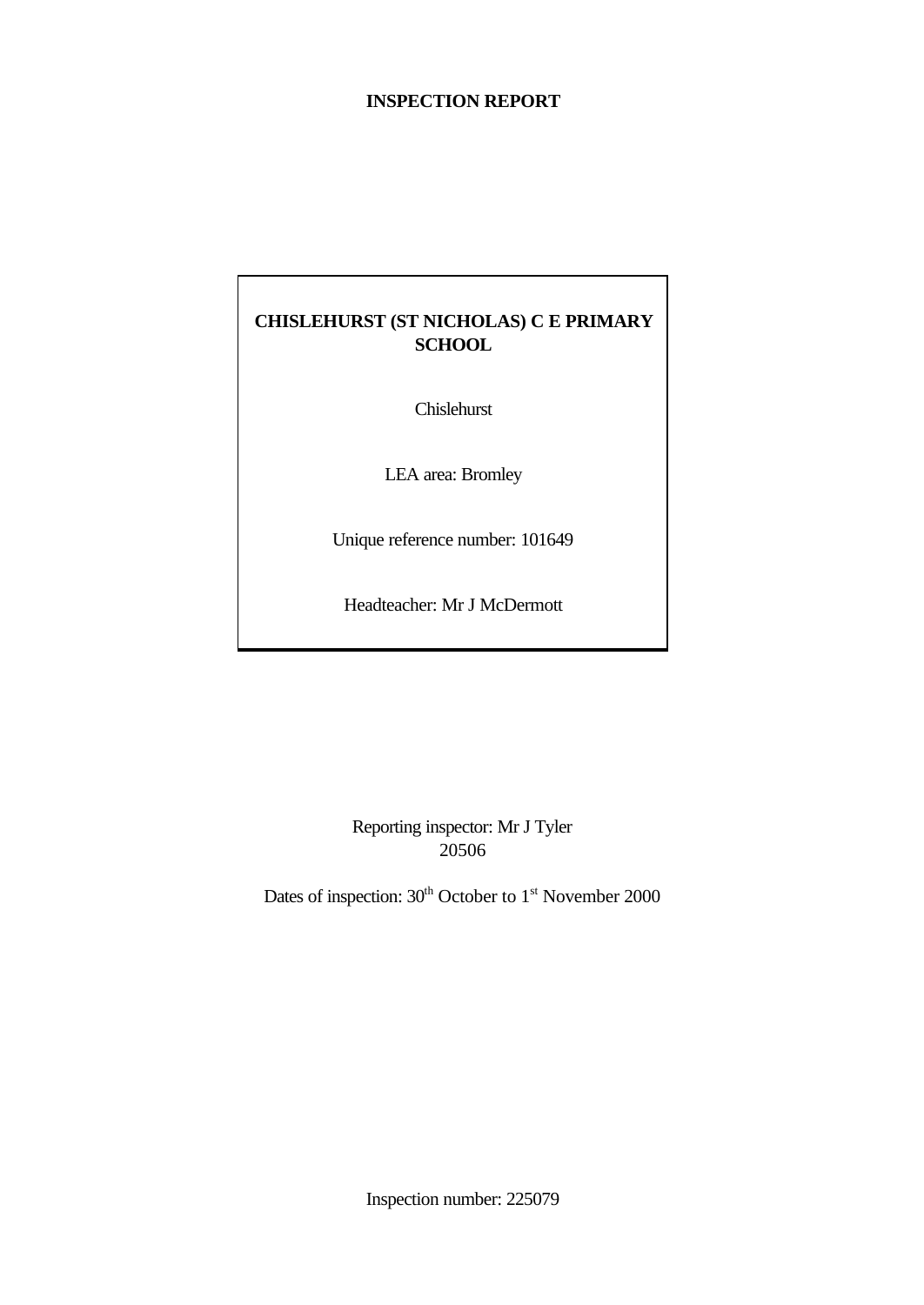Inspection carried out under section 10 of the School Inspections Act 1996

© Crown copyright 2000

This report may be reproduced in whole or in part for non-commercial educational purposes, provided that all extracts quoted are reproduced verbatim without adaptation and on condition that the source and date thereof are stated.

Further copies of this report are obtainable from the school. Under the School Inspections Act 1996, the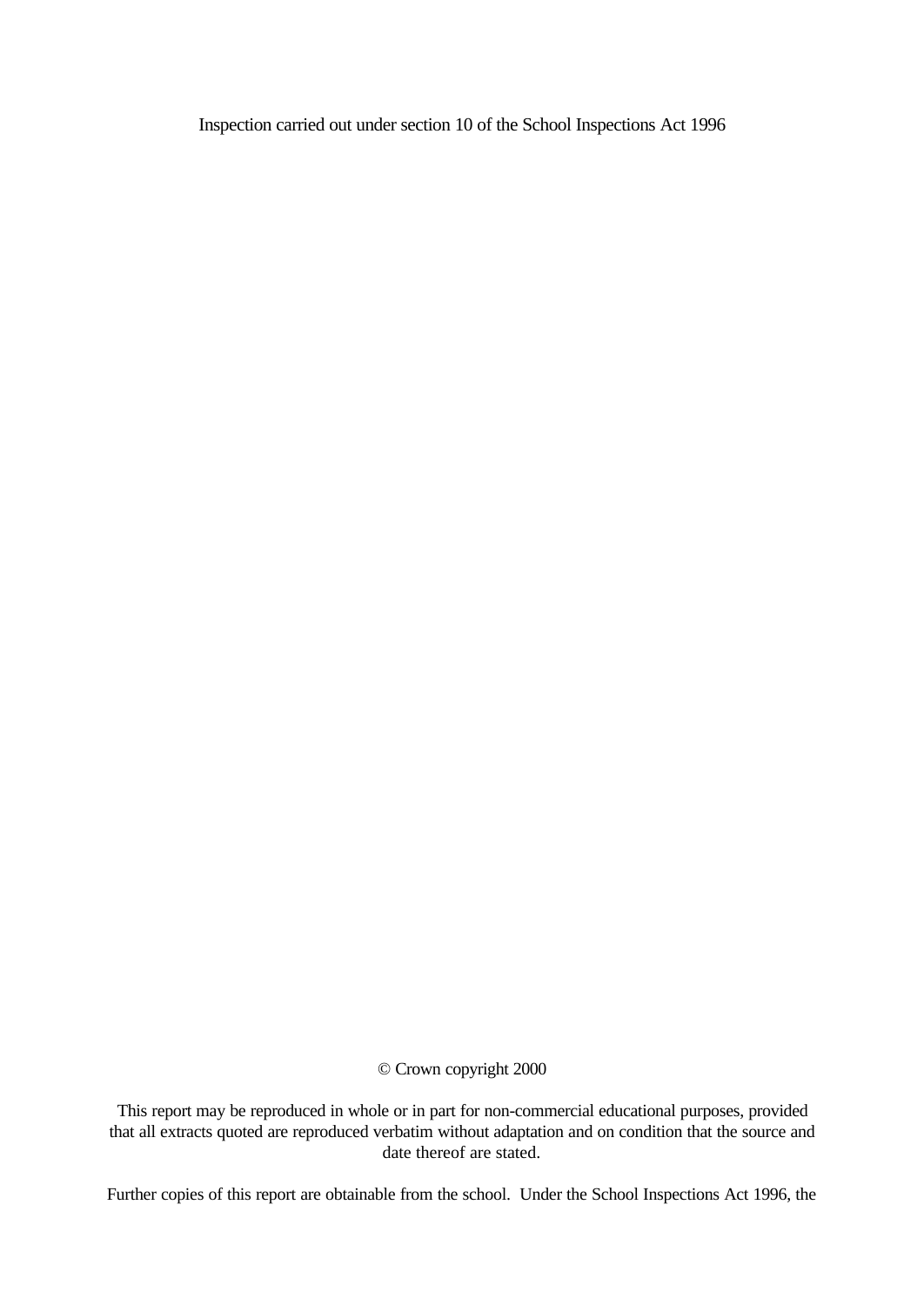school must provide a copy of this report and/or its summary free of charge to certain categories of people. A charge not exceeding the full cost of reproduction may be made for any other copies supplied.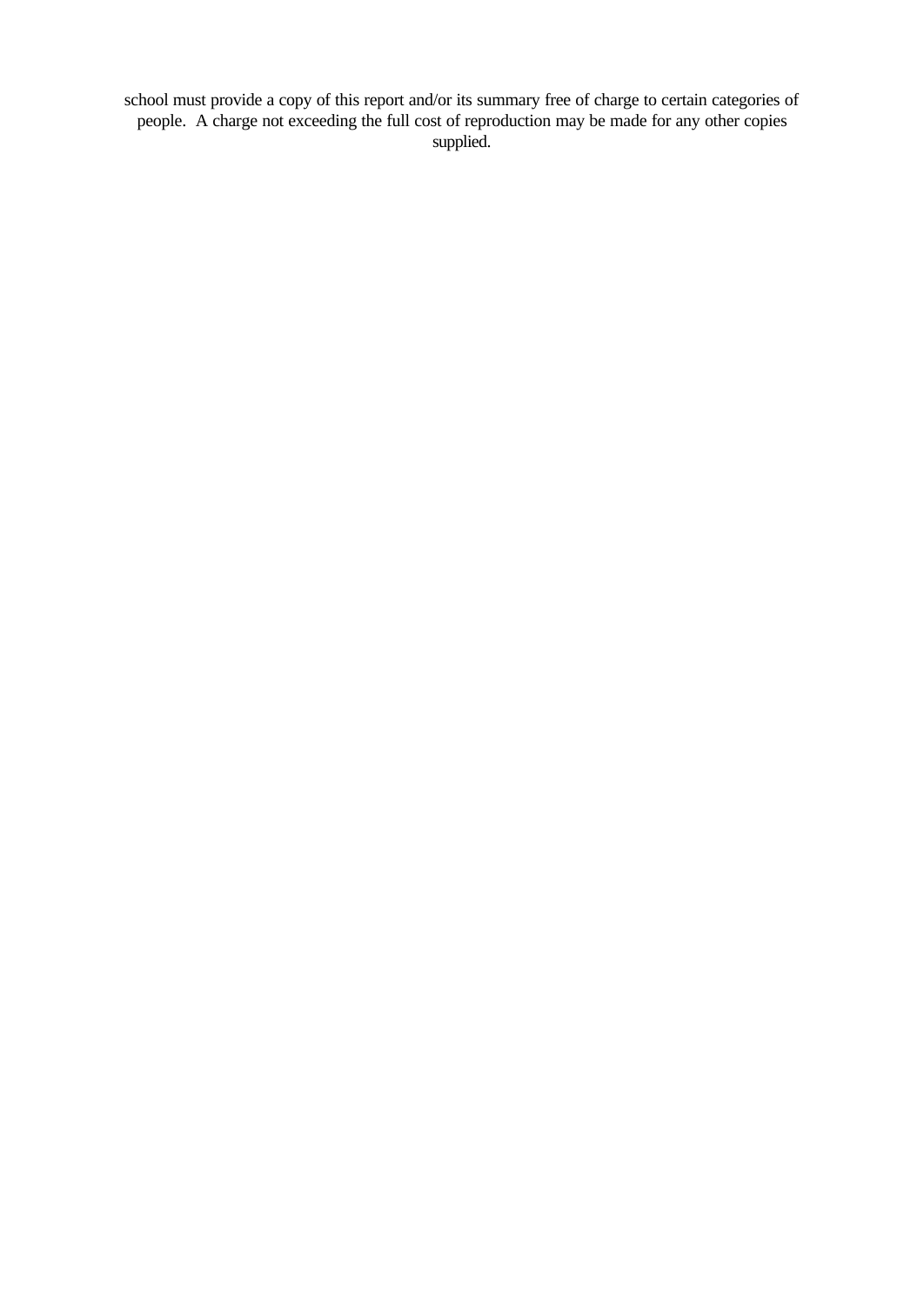# **INFORMATION ABOUT THE SCHOOL**

| Type of school:                                       | Infant and junior                             |
|-------------------------------------------------------|-----------------------------------------------|
| School category:                                      | Voluntary aided                               |
| Age range of pupils:                                  | 4 to 11                                       |
| Gender of pupils:                                     | Mixed                                         |
| School address:<br>Postcode:                          | School Road<br>Chislehurst<br>Kent<br>BR7 5PQ |
| Telephone number:                                     | 020 8467 2993                                 |
| Appropriate authority:<br>Name of chair of governors: | Governing body<br>Mr E Cox                    |
| Date of previous inspection:                          | 13 <sup>th</sup> January 1997                 |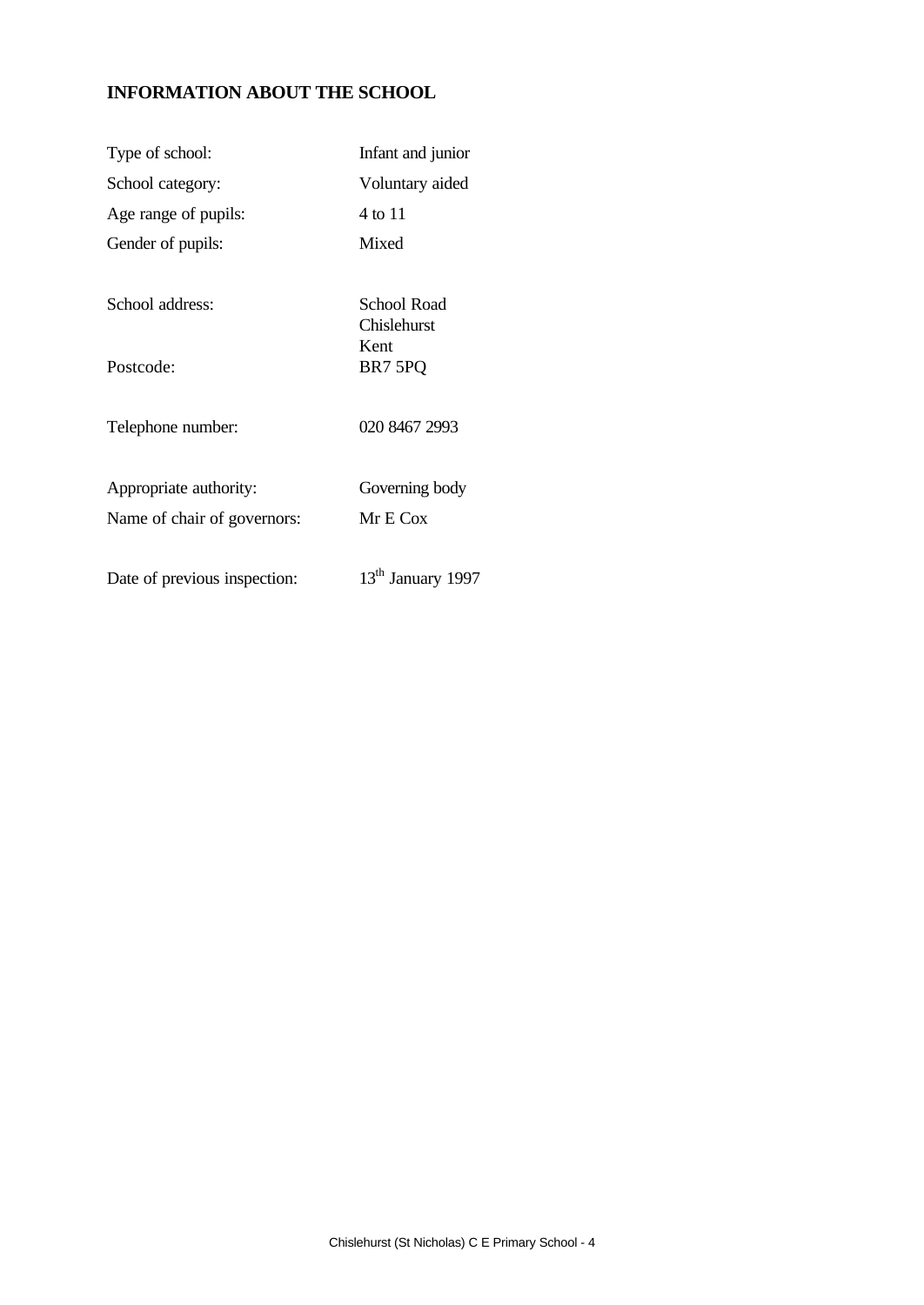# **INFORMATION ABOUT THE INSPECTION TEAM**

| <b>Team members</b>   |                      |  |  |
|-----------------------|----------------------|--|--|
| John Tyler<br>20506   | Registered inspector |  |  |
| Jane O'Keefe<br>19798 | Lay inspector        |  |  |
| Jo Harris<br>3678     | Team inspector       |  |  |

The inspection contractor was:

Qualitas Education Consultants Ltd Langshaw Pastens Road Limpsfield Chart Oxted Surrey RH8 0RE

Any concerns or complaints about the inspection or the report should be raised with the inspection contractor. Complaints that are not satisfactorily resolved by the contractor should be raised with OFSTED by writing to:

> The Registrar Inspection Quality Division The Office for Standards in Education Alexandra House 33 Kingsway London WC2B 6SE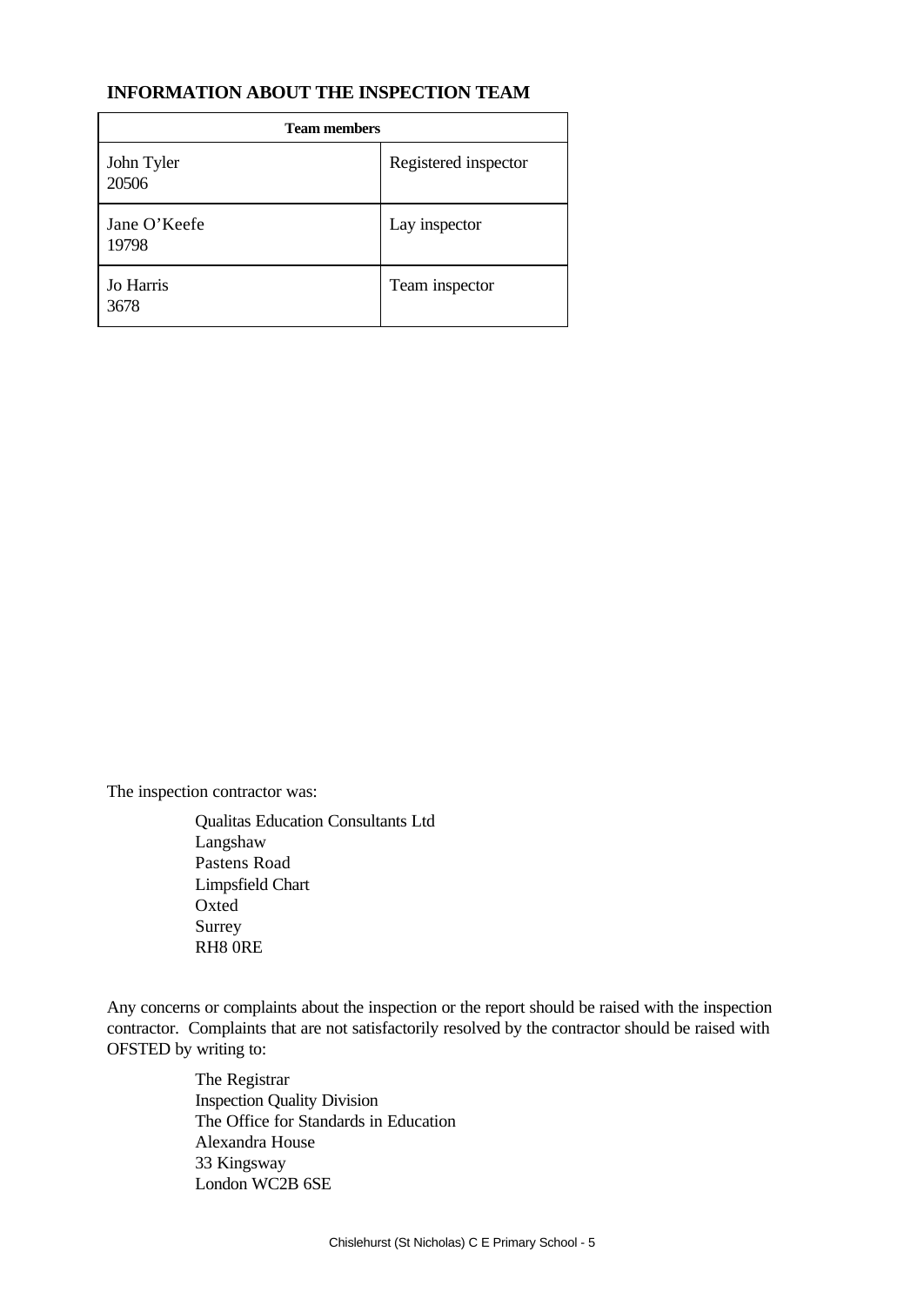### **REPORT CONTENTS**

Information about the school How good the school is What the school does well What could be improved How the school has improved since its last inspection **Standards** Pupils' attitudes and values Teaching and learning Other aspects of the school How well the school is led and managed Parents' and carers' views of the school

### **PART B: COMMENTARY**

# **What the school does well**  $10$

Pupils' knowledge and formal skills are very strong in English and mathematics, and attainment in the national assessments for eleven-yearolds is well above national averages in these subjects

Pupils have very positive attitudes to learning, are well behaved and share good relationships with each other and adults.

Teachers set high expectations and explain ideas clearly so that pupils work hard and succeed in learning new ideas and skills.

Displays of work in most classrooms are highly stimulating, include examples from a range of subjects and demonstrate to all pupils that their work is valued.

#### **What could be improved** 11

The knowledge and formal skills learned so well in English and mathematics are not applied enough in a broader context.

Standards in information and communication technology are low because pupils make too little use of computers.

Arrangements for supervision are insufficiently rigorous to ensure pupils' wellbeing.

Weaknesses in the leadership and management of the school have prevented pupils and teachers from achieving their full potential.

# **What the school should do to improve further** 13

#### **PART C: SCHOOL DATA AND INDICATORS** 14

Page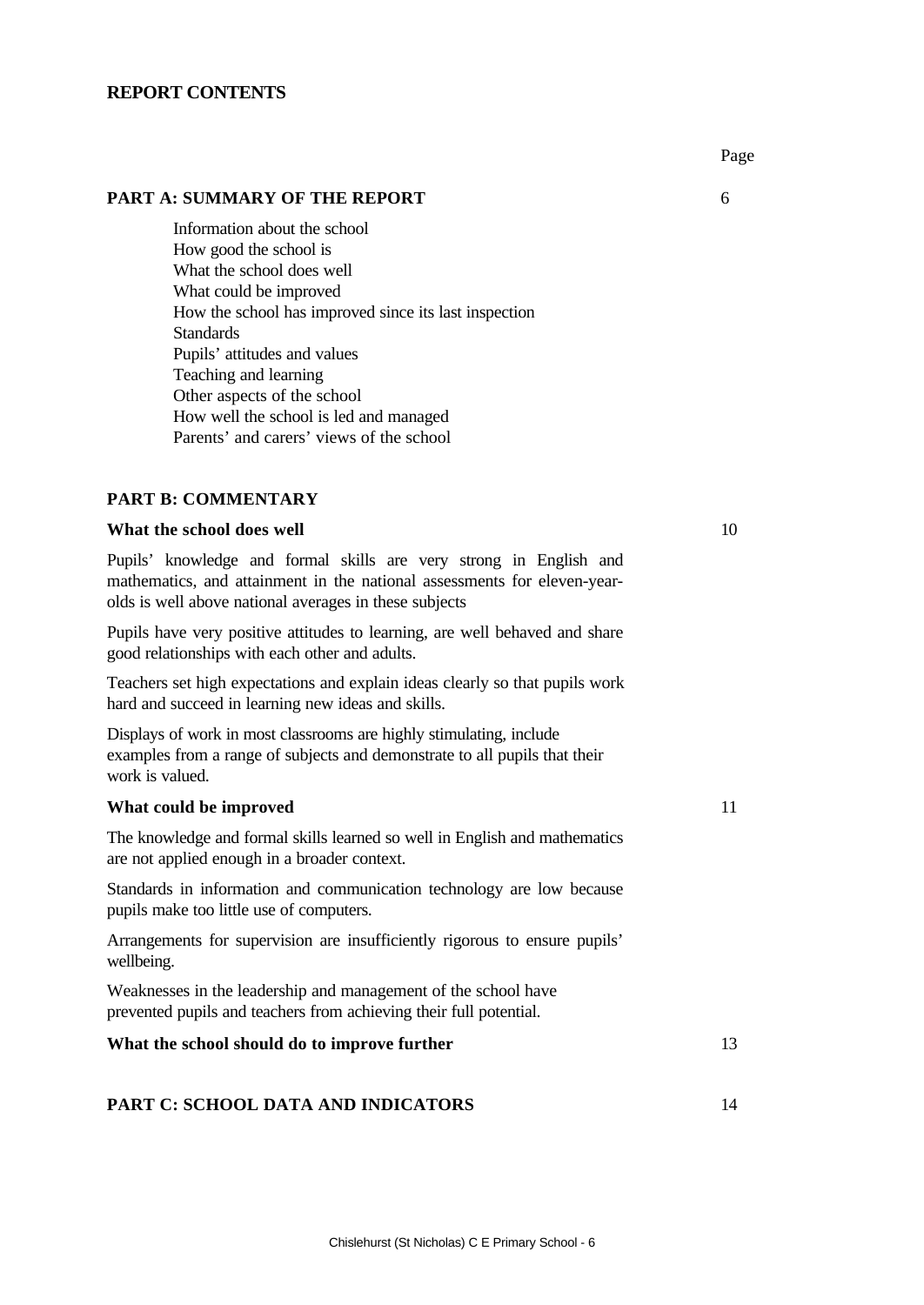# **PART A: SUMMARY OF THE REPORT**

# **INFORMATION ABOUT THE SCHOOL**

Chislehurst (St Nicholas) C E Primary is average in size, with 206 pupils organised into seven classes. A further 14 pupils will join the Reception class during the academic year. The proportion of pupils who are eligible for free school meals is less than one per cent, which is well below the national average. The number of girls and boys is broadly balanced. There are very few pupils who speak English as an additional language, and none at an early stage of language acquisition. Six per cent of pupils are on the school's register of special educational needs, which is well below the national average, and none of them has a formal statement of needs. Pupils enter the school with attainment that is, on balance, above average. The headteacher, who has led the school for many years, is retiring at the end of this school year. The school is heavily oversubscribed.

# **HOW GOOD THE SCHOOL IS**

This is an effective school. Pupils enter and leave with attainment that is, on balance, above average. They reach high standards in some aspects of learning, but could achieve even more if their strong knowledge and skills were used more effectively across the curriculum. The quality of teaching is good, contributing significantly to pupils' very positive attitudes and good behaviour as well as their success in national assessments. The school has not moved forward as much as it could in recent years because of weaknesses in leadership and management, despite a strong commitment to high achievement in some aspects learning. Overall, the school offers satisfactory value for money.

#### **What the school does well**

Pupils' knowledge and formal skills are very strong in English and mathematics, and attainment in the national assessments for eleven-year-olds is well above the national averages in these subjects

Pupils have very positive attitudes to learning, are well behaved and share good relationships with each other and adults.

Teachers set high expectations and explain ideas clearly so that pupils work hard and succeed in learning new ideas and skills.

Displays of work in most classrooms are highly stimulating, include examples from a range of subjects and demonstrate to all pupils that their work is valued.

#### **What could be improved**

The knowledge and formal skills learned so well in English and mathematics are not applied enough in a broader context.

Standards in information and communication technology are low because pupils make too little use of computers.

Arrangements for supervision are insufficiently rigorous to ensure pupils' wellbeing.

Pupils and teachers are not achieving their full potential partly because of weaknesses in the leadership and management of the school.

*The areas for improvement will form the basis of the governors' action plan.*

# **HOW THE SCHOOL HAS IMPROVED SINCE ITS LAST INSPECTION**

The school has broadly maintained the strengths reported following its previous inspection, in January 1997. It has not dealt effectively with some of the aspects identified as needing improvement and, overall, has made less progress than it could. Substantial progress has been made in improving provision for pupils in the Reception class, which is now good. The school has introduced a child protection policy. It has improved its communication with parents, especially the quality of annual reports and information about the curriculum. There has been an increased responsiveness to parents in recent months. Standards in information and communication technology have not yet risen, because the school rightly chose to draw up a major development plan over a period of years. The first stages of these improvements have now started. The provision for pupils' spiritual and cultural development within the curriculum remains unsatisfactory. The school reviewed the level of classroom support staff and now employs one part-time assistant, but this remains insufficient. Minor issues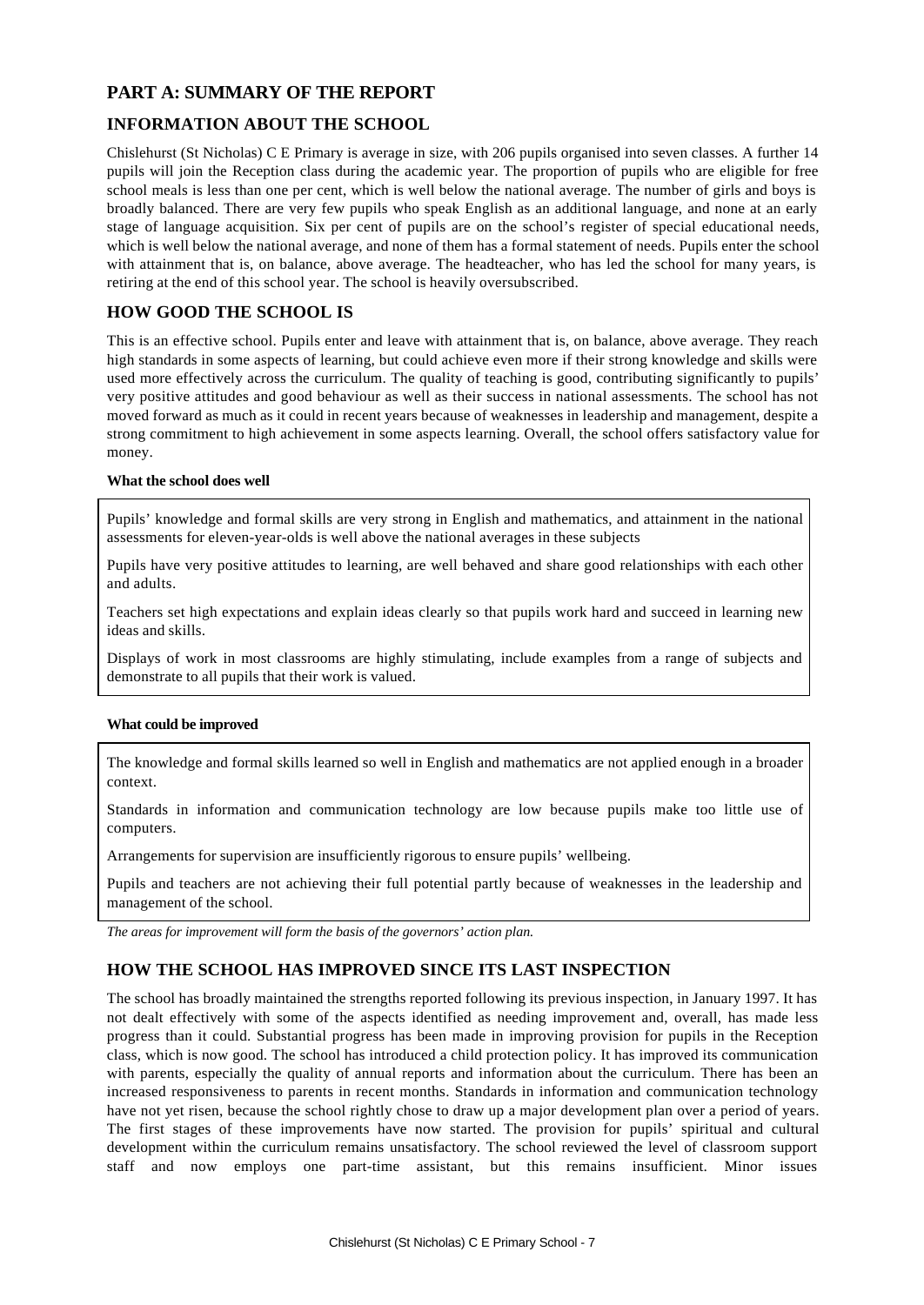identified in the previous inspection report included lack of planning for pupils' personal, social and health education, inconsistencies in the marking of pupils' work and setting of homework, and various aspects of leadership and management. None of these has been dealt with effectively.

# **STANDARDS**

The table shows the standards achieved by 11 year olds based on average point scores in National Curriculum tests.

|                 | compared with |       |      |                    |                                                 |
|-----------------|---------------|-------|------|--------------------|-------------------------------------------------|
| Performance in: | all schools   |       |      | similar<br>schools | Key                                             |
|                 | 1998          | 1999  | 2000 | 2000               | $A^*$<br>very high<br>A<br>well above average   |
| English         | $A^*$         | A     | A    | A                  | $\, {\bf B}$<br>above average<br>$\overline{C}$ |
| mathematics     | $A^*$         | $A^*$ | A    | B                  | average<br>D<br>below average<br>${\bf E}$      |
| science         | A             | $A^*$ | B    | $\mathsf{C}$       | well below average<br>$E^*$<br>very low         |

Over a period of years, pupils have consistently reached high standards in the national assessments for elevenyear-olds. Attainment in English and mathematics tests is not only well above national averages but also better than in similar schools (those with a similar proportion of pupils eligible for free school meals.) Although the 2000 results were not quite as good as in the previous two years, the trend in overall performance over the last few years is upward. The school has exceeded its targets for attainment at the end of Key Stage 2.

In the national assessments for seven-year-olds in 2000, attainment was well above average in reading and writing and above average in mathematics. In the context of similar schools, mathematics was below average, even though a significant number of pupils achieved the higher Level 3. The trend in results over the last few years is upward in reading and writing but downward in mathematics.

In the work seen throughout the school, pupils' knowledge and formal skills are very strong in English and mathematics. For example, most read fluently, write neatly and perform number problems quickly. These considerable strengths, however, are not applied enough in other aspects of these subjects and across the curriculum. The result is that standards are not as high as they could be. Pupils with special educational needs underachieve in many lessons. Although the inspection concentrated on English and mathematics, particular strengths were noted in music and art. Pupils sing very well and instrumentalists play regularly in church. The quality of art contributes significantly to the stimulating displays in classrooms. The school also has a reputation for sporting success.

| Aspect                                    | <b>Comment</b>                                                                                                                                                                                               |
|-------------------------------------------|--------------------------------------------------------------------------------------------------------------------------------------------------------------------------------------------------------------|
| Attitudes to the school                   | Pupils have very positive attitudes and are enthusiastic learners. They are keen<br>to ask and answer questions, settle quickly to work and are attentive during<br>class discussions. They enjoy school.    |
| Behaviour, in and out of<br>classrooms    | Behaviour is good in lessons and generally around the school. Pupils are polite<br>and thoughtful.                                                                                                           |
| Personal development and<br>relationships | Pupils share good relationships with each other and adults. Older pupils take<br>responsibilities seriously and show kindness to younger ones. They use their<br>initiative well when given the opportunity. |
| Attendance                                | Attendance is good. Pupils are punctual arriving at school.                                                                                                                                                  |

# **PUPILS' ATTITUDES AND VALUES**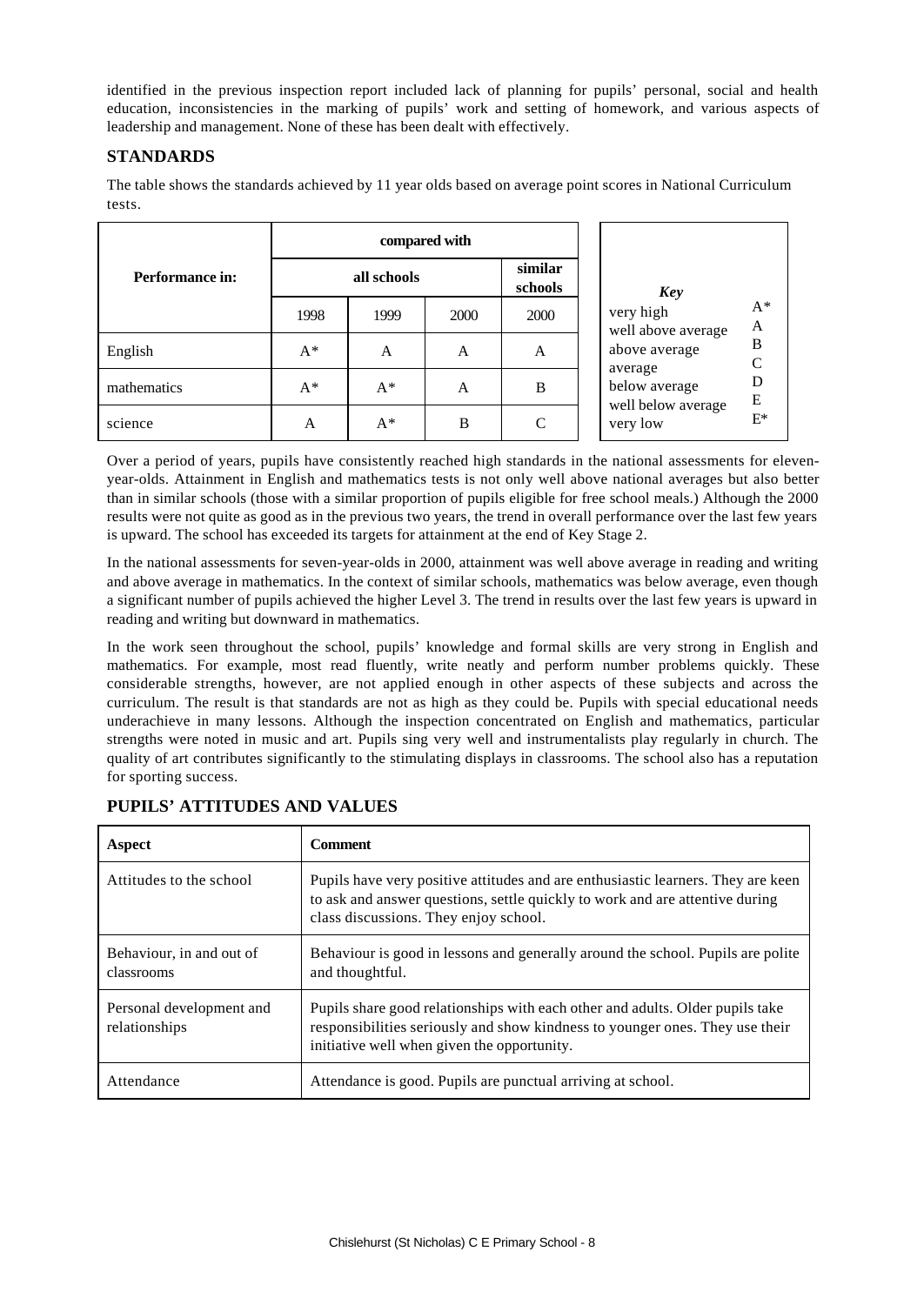# **TEACHING AND LEARNING**

| <b>Teaching of pupils:</b> | aged up to 5 years | aged 5-7 years | aged 7-11 years |  |
|----------------------------|--------------------|----------------|-----------------|--|
| Lessons seen overall       | Good               | Good           | Good            |  |

*Inspectors make judgements about teaching in the range: excellent; very good; good; satisfactory; unsatisfactory; poor; very poor. 'Satisfactory' means that the teaching is adequate and strengths outweigh weaknesses.*

Teaching was judged to be at least satisfactory in 93 per cent of lessons seen, good or better in 71 per cent and very good in 21 per cent. This overall good quality of teaching is a very significant factor in pupils learning successfully. Teachers set high expectations and explain ideas clearly so that pupils work hard and most succeed in learning new ideas and skills rapidly. Expectations are sometimes too high for lower-attaining pupils, so that they struggle without success. Teachers often ask good questions that check pupils' understanding, but miss opportunities to extend it. They lack expertise in information and communication technology, but a detailed training programme is due to start shortly. The marking of work throughout the school and setting of homework in the junior classes are inconsistent. Relationships between teachers and pupils are good and contribute strongly to the happy atmosphere in the school as well as pupils' positive attitudes to learning. In younger classes, pupils are encouraged to refer to individual targets for improvement and this helps them to concentrate on specific skills and aspects of learning. Since the previous inspection, the quality of teaching has particularly improved in the Reception class.

| Aspect                                                                                               | <b>Comment</b>                                                                                                                                                                                                                                                                                                                                                                                                     |
|------------------------------------------------------------------------------------------------------|--------------------------------------------------------------------------------------------------------------------------------------------------------------------------------------------------------------------------------------------------------------------------------------------------------------------------------------------------------------------------------------------------------------------|
| The quality and range of the<br>curriculum                                                           | The curriculum in the Reception class is good, covering all six areas of learning<br>in detail. The school is not meeting statutory requirements for the teaching of<br>information and communication technology. There is limited teaching of<br>personal, social and health education. Visits to places of interest enrich the<br>curriculum, and older pupils have a good range of extra-curricular activities. |
| Provision for pupils with<br>special educational needs                                               | Often, teachers do not plan activities that support these pupils effectively. This<br>is especially so when individual education plans do not set precise targets.<br>Pupils value their weekly, special lessons when work is set at the right level for<br>their needs.                                                                                                                                           |
| Provision for pupils' personal,<br>including spiritual, moral,<br>social and cultural<br>development | The school satisfactorily cultivates pupils' personal development. Pupils are<br>clearly taught to understand right and wrong and to take responsibility. There<br>are too few opportunities in lessons for reflection. Pupils are taught to<br>appreciate Western culture particularly through music and art, but are not<br>sufficiently introduced to other traditions.                                         |
| How well the school cares for<br>its pupils                                                          | Teachers know their pupils well and often give them good guidance. The<br>school promotes good behaviour successfully with rewards that are valued by<br>pupils. Arrangements for supervision are insufficiently rigorous to ensure<br>pupils' wellbeing.                                                                                                                                                          |

# **OTHER ASPECTS OF THE SCHOOL**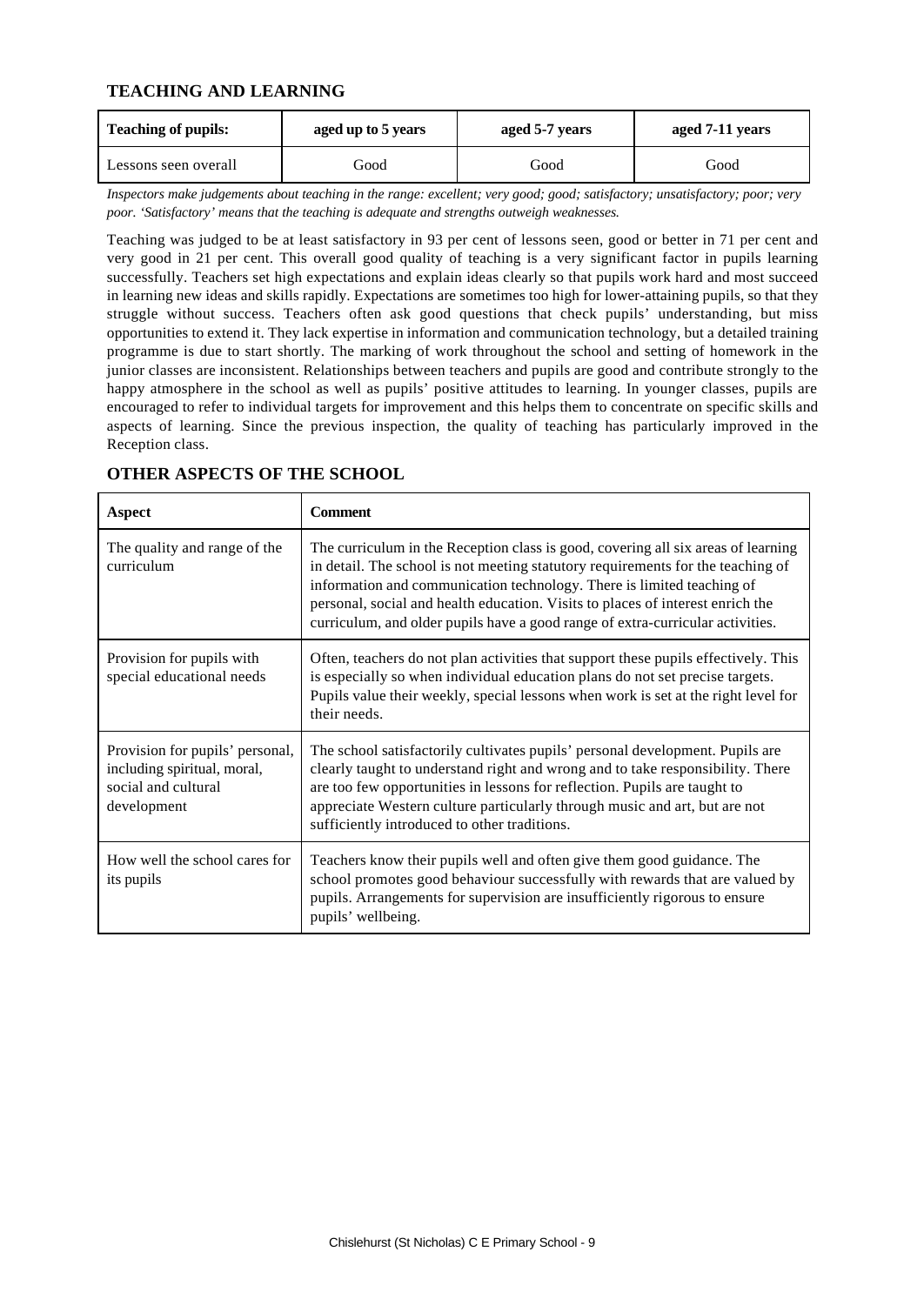# **HOW WELL THE SCHOOL IS LED AND MANAGED**

| Aspect                                                                 | <b>Comment</b>                                                                                                                                                                                                                                                                                                                                                        |
|------------------------------------------------------------------------|-----------------------------------------------------------------------------------------------------------------------------------------------------------------------------------------------------------------------------------------------------------------------------------------------------------------------------------------------------------------------|
| Leadership and management<br>by the headteacher and other<br>key staff | The headteacher engenders a strong commitment to high achievement in some<br>aspects of learning. Leadership and management responsibilities are not<br>sufficiently delegated to enable most staff to fulfil their roles effectively. The<br>school has not increased its effectiveness as much as it could in recent years.                                         |
| How well the governors fulfil<br>their responsibilities                | The governing body is industrious and supportive. Governors have been very<br>successful in driving forward plans for the development of information and<br>communication technology. However, they do not have a clear vision of how<br>all aspects of the school should develop over time. The school development<br>plan does not identify appropriate priorities. |
| The school's evaluation of its<br>performance                          | The school does not sufficiently challenge its own provision and performance.<br>A lack of systematic monitoring of teaching results in inconsistencies. The<br>analysis of assessment information does not fuel curriculum and staff<br>development. Consultation within the school is too narrow and so weaknesses<br>are not identified and dealt with.            |
| The strategic use of resources                                         | The school's budget is not used as effectively as it could be because of the<br>weaknesses in school development planning. There are too few classroom<br>support staff for the needs of the pupils, while the cost of administrative staff<br>is high. The school administration makes too little use of new technology.                                             |

# **PARENTS' AND CARERS' VIEWS OF THE SCHOOL**

| What pleases parents most                                                                                                                                                                                                                                                                                                | What parents would like to see improved                                                                                                                         |
|--------------------------------------------------------------------------------------------------------------------------------------------------------------------------------------------------------------------------------------------------------------------------------------------------------------------------|-----------------------------------------------------------------------------------------------------------------------------------------------------------------|
| Their children like school.<br>Good teaching enables pupils to make good progress.<br>Children are expected to work hard and do their best.<br>Standards of behaviour are good.<br>The school helps pupils to become mature and<br>responsible.<br>They feel happy to approach the school with questions<br>or concerns. | The way that they are informed about their children's<br>progress.<br>Collaboration between the school and parents.<br>The range of activities outside lessons. |

The inspection broadly agreed with parents' positive views and partly with their concerns. Annual reports to parents are detailed and informative. There are fewer opportunities than in most schools to meet teachers formally to discuss progress. However, most teachers welcome informal contact at the end of the school day. The school has recently become more responsive to parents, but partnership is not a strong feature. The range of extracurricular activities for older pupils is good, but it is less so for younger pupils, which is quite common in primary schools.

A few parents suggested that the lunch arrangements, whereby pupils eat in their classrooms, do not foster social development. It is not feasible to use the hall for lunches, but the school might usefully investigate ways of enabling different seating arrangements within classrooms. A small number of parents said that their children were lower attainers and received less support than they needed. The inspection observed this to be the case in many lessons.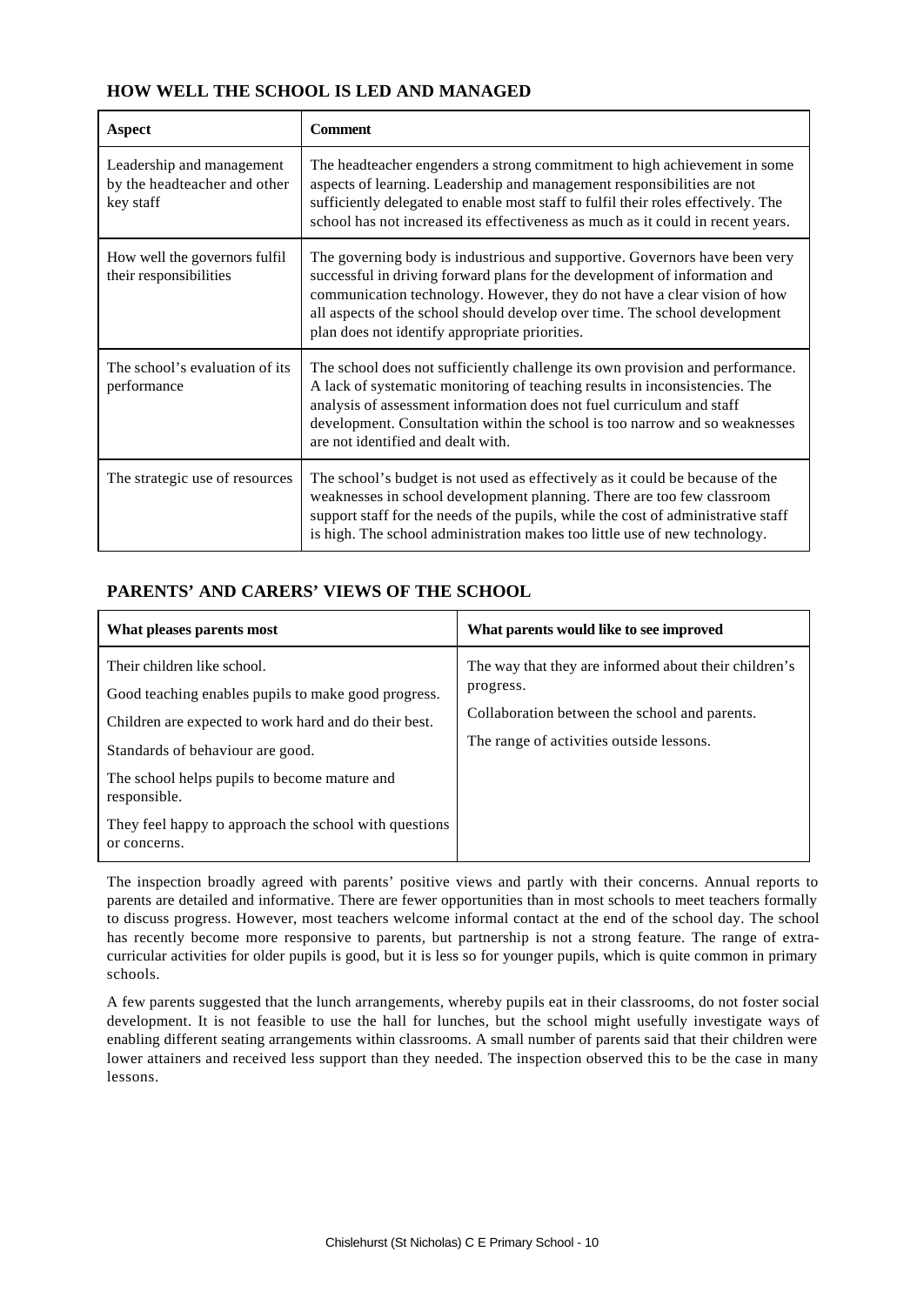# **PART B: COMMENTARY**

# **WHAT THE SCHOOL DOES WELL**

#### **Pupils' knowledge and formal skills are very strong in English and mathematics, and attainment in the national assessments for eleven-year-olds is well above national averages in these subjects**

1. Over a period of years, pupils have consistently reached high standards in the national assessments for eleven-year-olds. Attainment in English and mathematics tests is not only well above national averages but also better than in similar schools (those with a similar proportion of pupils eligible for free school meals.) Since 1997, the test results have often been in the top five per cent nationally. The 1999 results were particularly high and although the number of pupils achieving the higher Level 5 in 2000 decreased, the school remained well above average. The trend in overall performance over the last few years is upward. The school has exceeded its targets for attainment at the end of Key Stage 2 and has set a very challenging target for the end of this year.

2. In the work seen throughout the school, pupils' knowledge and formal skills are very strong in English and mathematics. In English, pupils speak confidently, using a wide vocabulary. Standards in reading are very high and pupils enjoy an interesting range of books, including those from the recently improved library. Most pupils read fluently and expressively. Parents support their children's reading development very successfully. Through much of the school, the emphasis in writing is on formal skills learned through exercises in grammar, punctuation, spelling and comprehension, and pupils reach high standards in these aspects. Younger pupils use a rather wider range of writing skills. In Year 2, for example, pupils use their skills in writing poems, recipes, stories, descriptions and letters. Pupils of all ages write neatly and legibly.

3. In mathematics, pupils reach very high standards in the formal skills of using numbers and above-average standards in their knowledge of shape and space. They solve number problems quickly when they are presented in a standard form. Pupils' recall of facts is extremely good. For example, they know their multiplication tables well, remember the names of shapes, and follow simple rules accurately.

#### **Pupils have very positive attitudes to learning, are well behaved and share good relationships with each other and adults.**

4. Pupils enjoy coming to school and have very positive attitudes to learning. They are enthusiastic about most of their work and like to know that they have achieved a high standard. They are keen to ask and answer questions. In a Year 5 English lesson, pupils' willingness to share their ideas with the class helped everyone to make good progress. Pupils are attentive during class discussions and settle quickly to work. They concentrate for long periods of time and this helps them to complete a lot of work.

5. Behaviour is good in lessons. When Year 2 pupils used toys in a science lesson about forces they were very sensible, which enabled them to learn effectively. Some older pupils were well behaved even when they were somewhat bored by unchallenging tasks in a mathematics lesson. Behaviour is also generally good around the school. Pupils are sometimes rather noisy and excitable during wet playtimes or at lunchtime, but not badly behaved. They are polite and thoughtful, for example by greeting people cheerfully and opening doors for others.

6. Pupils share good relationships with each other and adults and this has a marked effect on the quality of learning. They share resources and work well together when asked to. When pupils' work is marked constructively, they respond positively. They value rewards given for good work. At playtimes, pupils get on well together. Occasional disagreements are usually sorted out quickly. Older pupils take responsibilities seriously. Tasks are carried out conscientiously so that the school runs smoothly. They show kindness to younger pupils when acting as monitors and at other times. Older pupils were seen helping younger ones put on their boots at playtime and comfort them when they fell over and cried. Pupils use their initiative well when given the opportunity. Some Year 3 and 4 pupils, for example, prepared the right number of chairs for a meeting in the library although they had not been asked to do so.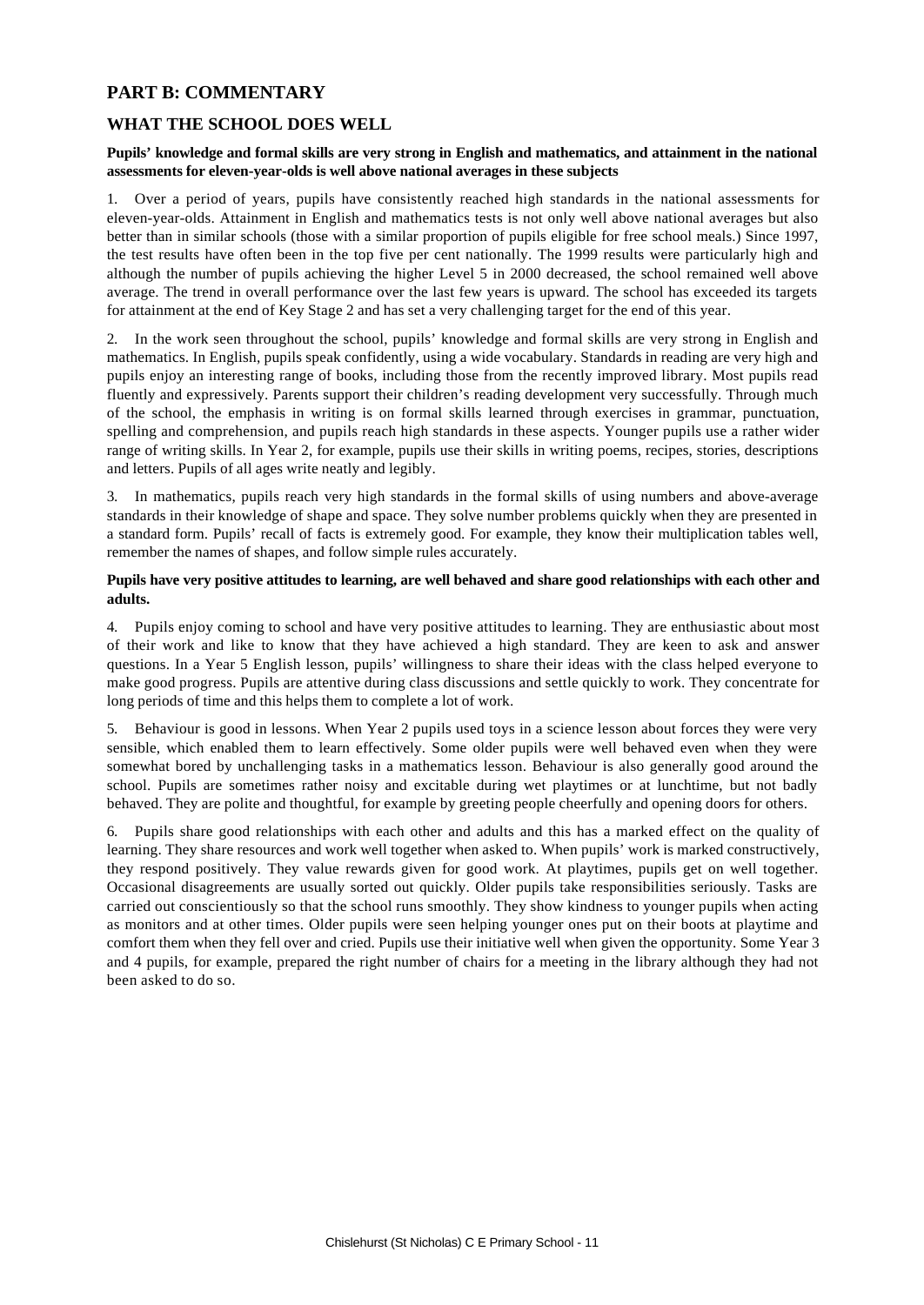#### **Teachers set high expectations and explain ideas clearly so that pupils work hard and succeed in learning new ideas and skills.**

7. Teaching was judged to be at least satisfactory in 93 per cent of lessons seen, good or better in 71 per cent and very good in 21 per cent. This overall good quality of teaching is a very significant factor in pupils learning successfully. Teachers set high expectations and pupils respond positively to the challenge by working hard and behaving well. Expectations are especially high for formal skills in English and mathematics and for pupils' ability to recall knowledge quickly and accurately. Teachers explain ideas clearly so that most pupils succeed in learning new ideas and skills. Pupils in Year 3 revised and extended their knowledge of fractions well because the teacher's explanations were accompanied by very clear demonstrations. When pupils settled to individual tasks they knew exactly what to do and concentrated very well.

Teachers often ask good questions that check pupils' understanding. For example, they make sure that pupils understand specialist vocabulary, the meanings of complex sentences and why number problems are set out in a particular way. When Year 6 pupils read an extract from Macbeth and then wrote in a similar style, the teacher asked very good questions that extended their understanding of the structure of language. Relationships between teachers and pupils are good and contribute strongly to the happy atmosphere in the school as well as pupils' positive attitudes to learning. In younger classes, pupils are encouraged to refer to individual targets for improvement and this helps them to concentrate on specific skills and aspects of learning.

#### **Displays of work in most classrooms are highly stimulating, include examples from a range of subjects and demonstrate to all pupils that their work is valued.**

9. Most classrooms are either awkward shapes or small, but teachers make them look inviting and stimulating. Displays are not only on the walls but also often strung from the ceilings or on tables. Displays of work, information, artefacts, photographs and posters help pupils to learn. For example, pupils refer to spelling lists, displays of mathematical shapes and historical artefacts to help them complete tasks. Some displays give good background information on topics being covered in lessons and stimulate discussions. In most classrooms, the range of subjects represented in displays is broad and relevant to ongoing lessons. Pupils are keen to spot examples of their own work and proudly show them to other people. Year 6 pupils were enthusiastic when it was suggested that the best examples of some English work would be displayed. Art displays in some classes and shared spaces are especially good and pupils show great interest in the techniques that have been used.

### **WHAT COULD BE IMPROVED**

#### **The knowledge and formal skills learned so well in English and mathematics are not applied enough in a broader context.**

10. Pupils have very good knowledge and formal skills English and mathematics, but do not apply them enough within these subjects and across the curriculum. The result is that pupils' overall attainment in English, mathematics and other subjects are not as high as test results indicate, nor as high as they could be.

11. Too much work in English, especially in Key Stage 2, is in the form of repetitive exercises and pupils make insufficient use of the resulting skills in a range of situations. In some classes, pupils have limited opportunities to write in a variety of forms, using appropriate style and language. Opportunities to extend literacy skills through writing in other subjects are often missed, as many pieces of work are copied. In history, some writing by younger pupils about a Victorian classroom, the Titanic and Guy Fawkes was thoughtful and at a good standard for their age. Over time, however, only a limited range of skills is developed and so, for example, some letters written by older pupils as if from evacuees in 1941 lacked depth. In subjects such as history, religious education and science, pupils often copy work rather than write their own ideas and findings. This also removes the opportunity for pupils to practise using their reading skills to interpret information and combine ideas from different sources. Pupils gain very little experience in the full process of planning and drafting both hand-written and word-processed text.

12. In mathematics, pupils rarely apply their knowledge and skills in investigating patterns and solving practical problems. Pupils learn number facts thoroughly, which is a considerable strength, and are taught formal methods of recording from an early age. This results in them usually being able to solve problems presented in a familiar form. However, they rarely think about how they have achieved a solution. Some pupils were asked hard questions involving doubling and halving numbers and did not at first notice when they made mistakes. When asked how they had obtained their answers, however, they thought carefully and corrected them. Pupils do not often look to see if there are alternative approaches to problems. This sometimes leads them to use long-winded methods when a quick, mental calculation would have been easier. There is very little use of mathematics in other subjects, such as measuring and using graphs in design and technology and science. This restricts opportunities to use skills in ways that are relevant and deepen understanding.

**Standards in information and communication technology are low because pupils use computers too little.**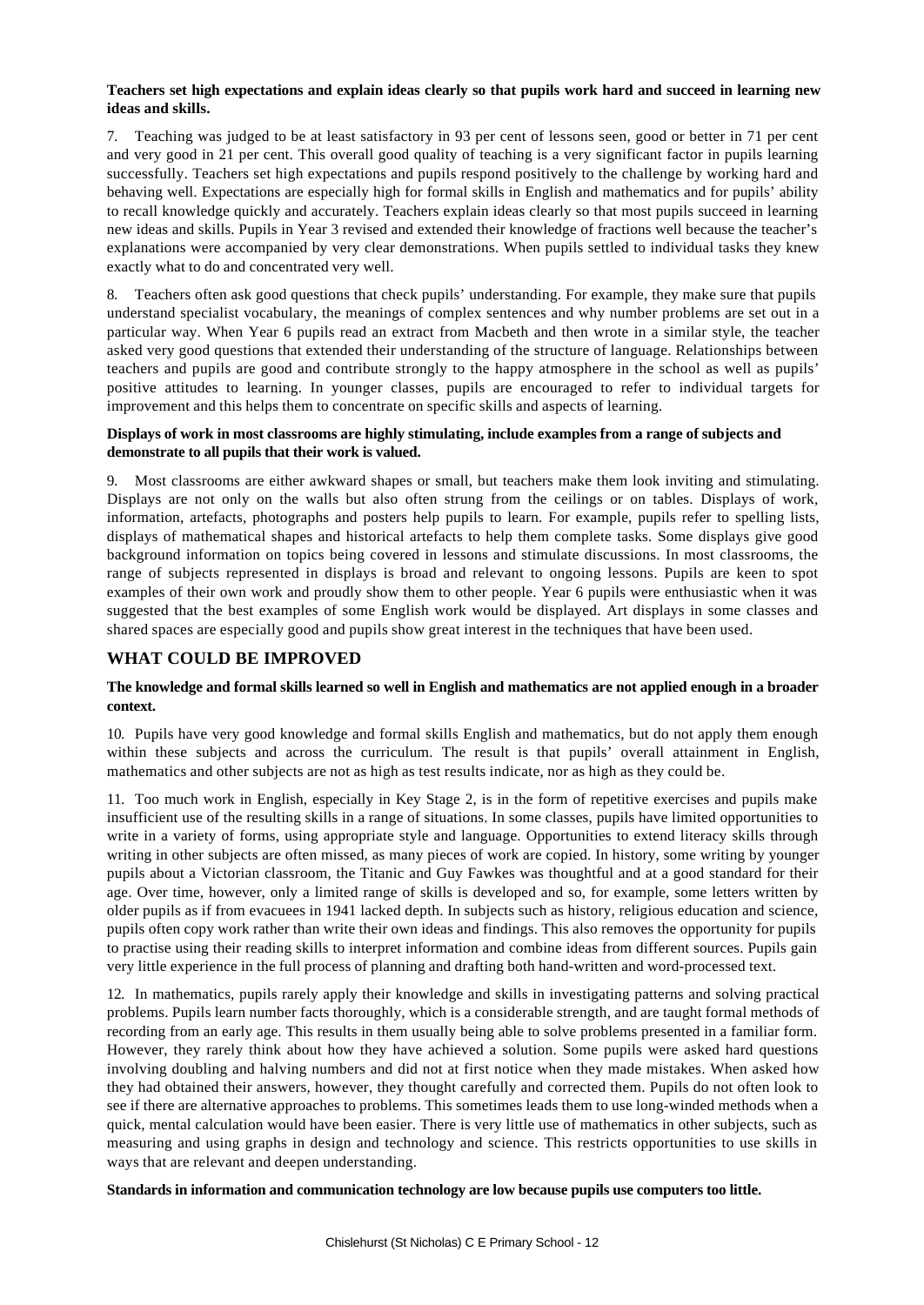13. Following the previous inspection, the school rightly chose to draw up a detailed, long-term plan for developing information and communication technology. This included consideration of external sources of funding, improvements to buildings and how computers can be used most effectively. The plan offers a positive way forward. The first stages are now being implemented, with the cabling of the school in order to network classrooms and the arrival of tenders for constructing the planned computer suite. The subject co-ordinator is preparing a training programme so that staff will be able to make good use of the new hardware and software.

14. At present, however, standards remain low and the main reason is that pupils rarely use computers in lessons. Most teachers lack sufficient expertise to enable them to plan how to use information and communication technology and to teach the specific skills that pupils need to learn. They miss many opportunities to encourage the appropriate use of computers both in school and at home. In an English lesson, the teacher told pupils that they should not use a computer for drafting a poem for homework, but could use it at a later date to make display copies. This missed the chance for pupils to use their home computers for one of their most important functions – editing text. The school is not meeting statutory requirements for the teaching of information and communication technology.

#### **Arrangements for supervision are insufficiently rigorous to ensure pupils' wellbeing.**

15. Though all adults clearly care about the wellbeing of pupils, the systems for ensuring this and the rigour with which they are carried out are inadequate. When classes walk to the swimming pool too few adults accompany them to see pupils safely across the roads or to deal with unexpected situations. The outside play areas are awkward to supervise and present a range of potential hazards. During morning playtimes, the number of staff on duty is too small to deal with common events. When a young pupil fell over and was mildly injured, the teacher dealt with it well, but did not see others venturing onto areas that are off-limits. During both morning and lunch playtimes, adults are often distracted by the needs of a few pupils, take their eyes off the majority and are unaware of the risks some pupils are facing. At such times during the inspection, a minority of pupils was seen playing in unsuitable places, such as one who climbed a tree. On another occasion, one adult accompanied a visitor into the school, leaving one area insufficiently supervised. Staff do not always position themselves in the best places to have a clear view of the whole play area.

#### **Pupils and teachers are not achieving their full potential partly because of weaknesses in the leadership and management of the school.**

16. The headteacher, who retires at the end of this school year, engenders a strong commitment to high achievement in some aspects of learning. He has been instrumental in the school maintaining its strong performance in the national tests for seven and eleven-year-olds and its good standing in the community. However, the school has not increased its effectiveness as much as it could in recent years. As explained earlier in this report, some aspects of learning are less well developed and so the school is not fulfilling one of its main aims, "...to develop each child's full potential."

17. Leadership and management responsibilities are not sufficiently delegated to enable most staff to fulfil their roles effectively. Subject leaders, with the exception of information and communication technology, are not asked to draw up detailed plans for developing their subjects and so improvements are not co-ordinated. They do not have clear guidance on how to carry out the role of subject leader. The analysis of assessment information does not fuel curriculum and staff development, often because it is insufficiently detailed to identify aspects of concern.

18. The school does not sufficiently challenge its own provision and performance. A lack of systematic monitoring of teaching results in inconsistencies. For example, pupils read in groups in some classes but not in others, some teachers' marking of work is unhelpful, and expectations for homework do not develop systematically through the school. Consultation within the school is too narrow and so weaknesses in provision are not identified and dealt with. When comparing its performance with other schools, there is insufficient thought beyond how many pupils reach expected levels in the national tests and gain places at selective schools. There has been no serious consideration of how some other schools achieve equally high test results but also give pupils richer, more rounded learning experiences. The school is rightly proud that booster classes enable almost all pupils to reach at least Level 4 in the Year 6 tests. However, it has not identified the underachievement of the few pupils with special educational needs in many lessons and asked, for example, whether this might be linked to the relative lack of learning support assistants and high cost of administrative staff. Very few of the minor weaknesses identified in the previous inspection have been addressed.

19. Governors are industrious and supportive, but do not have a clear vision of how all aspects of the school should develop over time. The school's main priorities over the last few years have been to maintain academic strengths and meet the key action points from the previous inspection. These are valuable objectives but would be even more so if they were part of a broader vision for the school. The school development plan does not identify appropriate priorities and so there is no overall co-ordination of improvements. Its almost total lack of planning for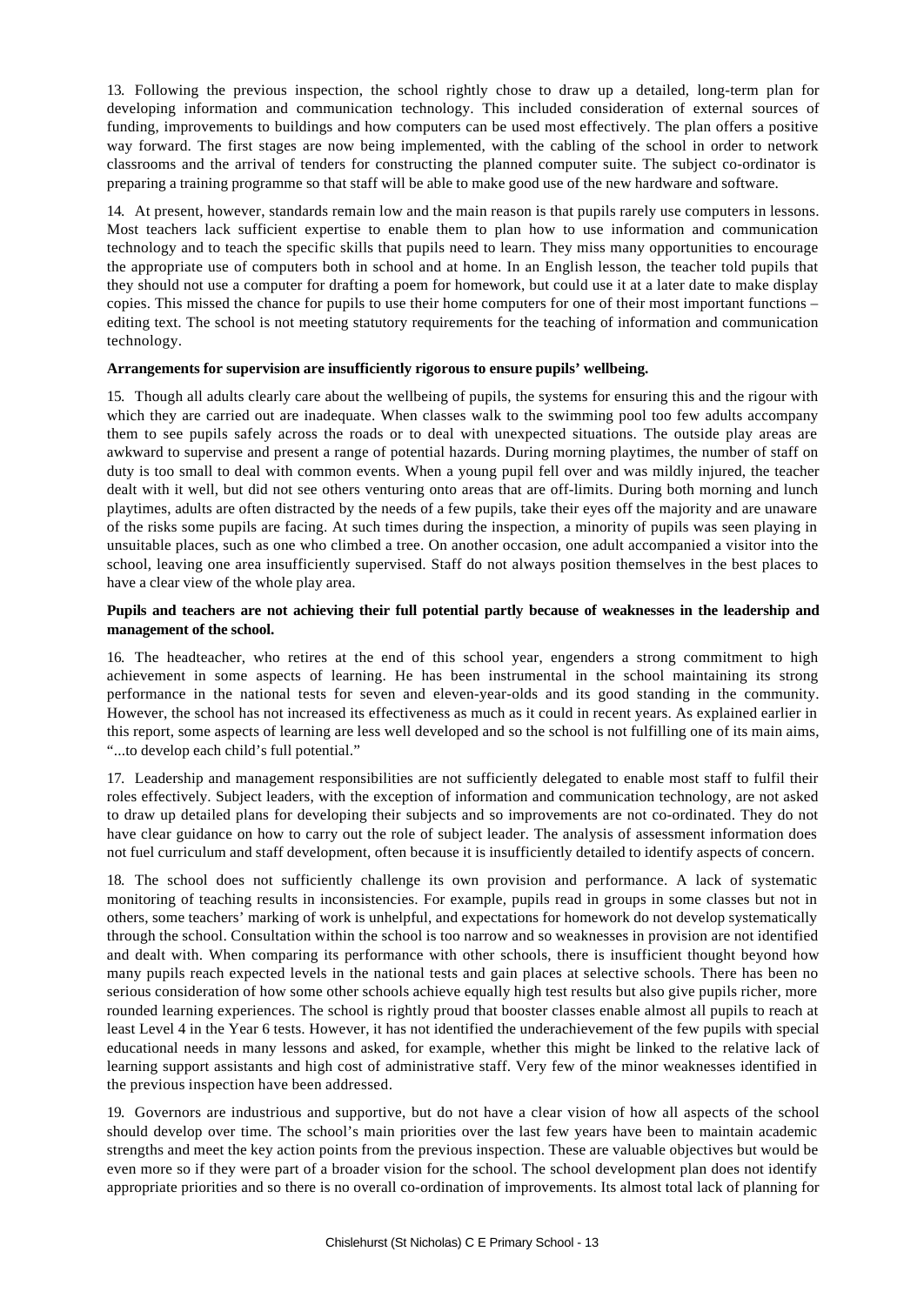curriculum development is a very significant weakness. Teachers and governors are not sufficiently involved in drawing up the plan. Where they have been heavily involved in specific aspects, planning has been good and has led to successful improvement, such as with the Reception curriculum. The school's budget is not used as effectively as it could be, mainly because of the lack of prioritisation in planning and delegation of responsibilities, but also because of inefficient use of resources such as new technology.

# **WHAT SHOULD THE SCHOOL DO TO IMPROVE FURTHER?**

20. The school should now:

- broaden the planning for English and mathematics and ensure that the full range of literacy and numeracy skills are applied and practised in other subjects;
- raise standards in information and communication technology by continuing with existing plans for development, and paying particular attention to training staff;
- extend and add rigour to the arrangements for the supervision of pupils;
- improve the leadership and management of the school by:
	- setting in motion a programme of school self-review with a clearer vision for the school and the aim of building on strengths;
	- fully involving staff and governors in drawing up a comprehensive school development plan with appropriate priorities. They should both co-ordinate improvements and help governors to make budget decisions;
	- delegating more responsibilities, with clear leadership and guidance for subject leaders;
	- developing an open, positive and rigorous system for monitoring teaching.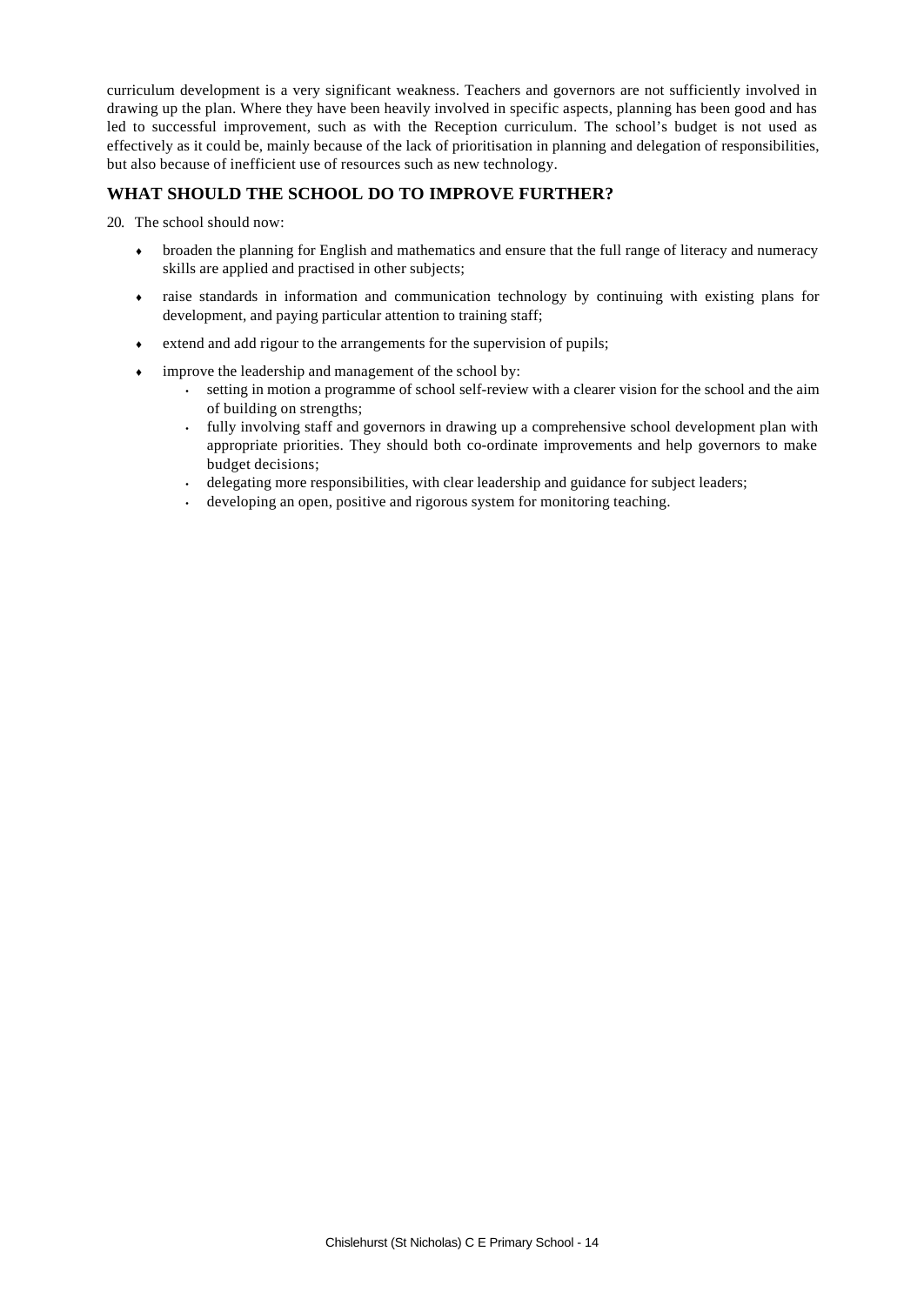# **PART C: SCHOOL DATA AND INDICATORS**

# *Summary of the sources of evidence for the inspection*

Number of lessons observed

Number of discussions with staff, governors, other adults and pupils

| 15 |  |
|----|--|
| 20 |  |

# *Summary of teaching observed during the inspection*

| Excellent | Very good | Good | Satisfactory | Unsatisfactory | Poor | Very Poor |
|-----------|-----------|------|--------------|----------------|------|-----------|
|           | ⊷         | 50   | ົ<br>⊷       |                |      |           |

*The table gives the percentage of teaching observed in each of the seven categories used to make judgements about lessons.*

# *Information about the school's pupils*

| Pupils on the school's roll                                      | $YR - Y6$ |
|------------------------------------------------------------------|-----------|
| Number of pupils on the school's roll (FTE for part-time pupils) | 206       |
| Number of full-time pupils eligible for free school meals        |           |

*FTE means full-time equivalent.*

| Special educational needs                                           | $YR - Y6$ |
|---------------------------------------------------------------------|-----------|
| Number of pupils with statements of special educational needs       |           |
| Number of pupils on the school's special educational needs register |           |

| English as an additional language                       | No of pupils |
|---------------------------------------------------------|--------------|
| Number of pupils with English as an additional language |              |

| Pupil mobility in the last school year                                       | No of pupils |
|------------------------------------------------------------------------------|--------------|
| Pupils who joined the school other than at the usual time of first admission |              |
| Pupils who left the school other than at the usual time of leaving           |              |

### *Attendance*

#### **Authorised absence Unauthorised absence**

|                           | $\%$ |                           | $\%$ |
|---------------------------|------|---------------------------|------|
| School data               | 4.4  | School data               |      |
| National comparative data | 5.4  | National comparative data | 0.2  |

*Both tables give the percentage of half days (sessions) missed through absence for the latest complete reporting year.*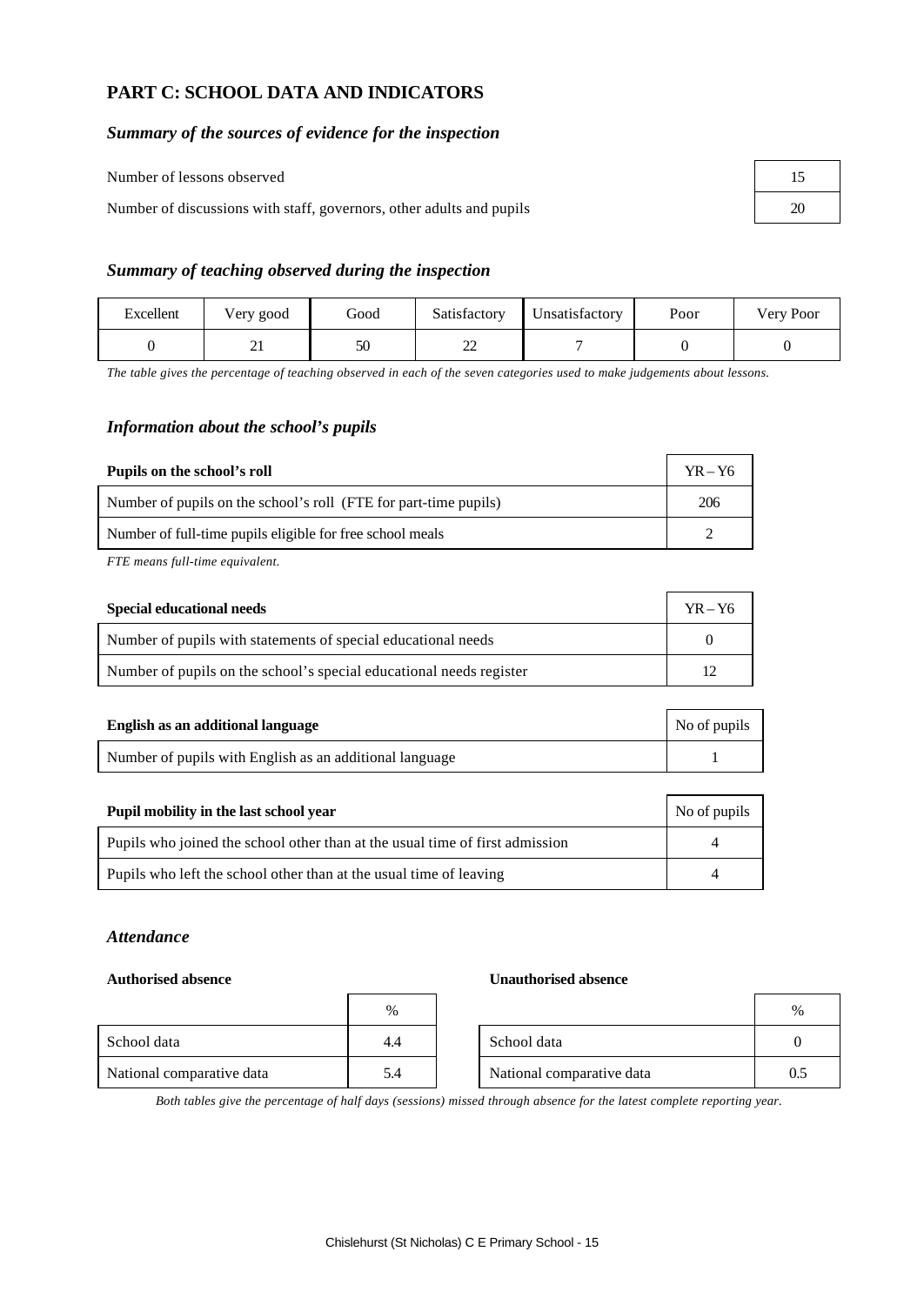# *Attainment at the end of Key Stage 1*

|                                                                                           | Year         | <b>Boys</b> | Girls              | Total   |         |    |    |  |
|-------------------------------------------------------------------------------------------|--------------|-------------|--------------------|---------|---------|----|----|--|
| Number of registered pupils in final year of Key Stage 1 for the latest<br>reporting year | 2000         | 17          | 15                 | 32      |         |    |    |  |
|                                                                                           |              |             |                    |         |         |    |    |  |
| <b>National Curriculum Test/Task Results</b>                                              |              | Writing     | <b>Mathematics</b> |         |         |    |    |  |
| Numbers of pupils at NC                                                                   | <b>Boys</b>  | 17          | 15                 |         |         |    | 17 |  |
| level 2 and above                                                                         | <b>Girls</b> | 15          |                    | 14      |         | 13 |    |  |
|                                                                                           | Total        | 32          | 29                 |         | 30      |    |    |  |
| Percentage of pupils                                                                      | School       | 100(100)    | 91 (91)            |         | 94 (94) |    |    |  |
| at NC level 2 or above                                                                    | National     | 83 (82)     |                    | 84 (83) | 90(71)  |    |    |  |

| <b>Teachers' Assessments</b>                 | <b>English</b> | <b>Mathematics</b> | <b>Science</b> |          |
|----------------------------------------------|----------------|--------------------|----------------|----------|
| Numbers of pupils at NC<br>level 2 and above | <b>Boys</b>    | 15                 | 17             | 16       |
|                                              | Girls          | 14                 | 11             | 15       |
|                                              | Total          | 29                 | 28             | 31       |
| Percentage of pupils                         | School         | 91 (94)            | 87 (94)        | 97 (100) |
| at NC level 2 or above                       | National       | 84 (82)            | 88 (86)        | 88 (87)  |

*Numbers in parentheses are for the previous reporting year.*

# *Attainment at the end of Key Stage 2*

|                                                                                           | Year           | <b>Boys</b>        | Girls          | Total  |         |  |
|-------------------------------------------------------------------------------------------|----------------|--------------------|----------------|--------|---------|--|
| Number of registered pupils in final year of Key Stage 2 for the latest<br>reporting year | 2000           | 15                 | 17             | 32     |         |  |
|                                                                                           | <b>English</b> |                    |                |        |         |  |
| <b>National Curriculum Test/Task Results</b>                                              |                | <b>Mathematics</b> | <b>Science</b> |        |         |  |
| Numbers of pupils at NC                                                                   | <b>Boys</b>    | 15                 | 14             |        | 14      |  |
| level 4 and above                                                                         | Girls          | 17                 | 15             |        | 17      |  |
|                                                                                           | 32             | 29                 |                | 31     |         |  |
| Percentage of pupils                                                                      | School         | 100(100)           | 91 (100)       |        | 97 (97) |  |
| at NC level 4 or above                                                                    | National       | 75 (70)            |                | 72(69) | 85 (78) |  |

| <b>Teachers' Assessments</b>                   |             | English  | <b>Mathematics</b> | <b>Science</b> |
|------------------------------------------------|-------------|----------|--------------------|----------------|
| Numbers of pupils at NC<br>level 4 and above   | <b>Boys</b> | 15       | 14                 | 15             |
|                                                | Girls       | 17       | 14                 | 17             |
|                                                | Total       | 32       | 28                 | 32             |
| Percentage of pupils<br>at NC level 4 or above | School      | 100(100) | 87 (100)           | 100(97)        |
|                                                | National    | 70(68)   | 72 (69)            | 79 (75)        |

*Numbers in parentheses are for the previous reporting year.*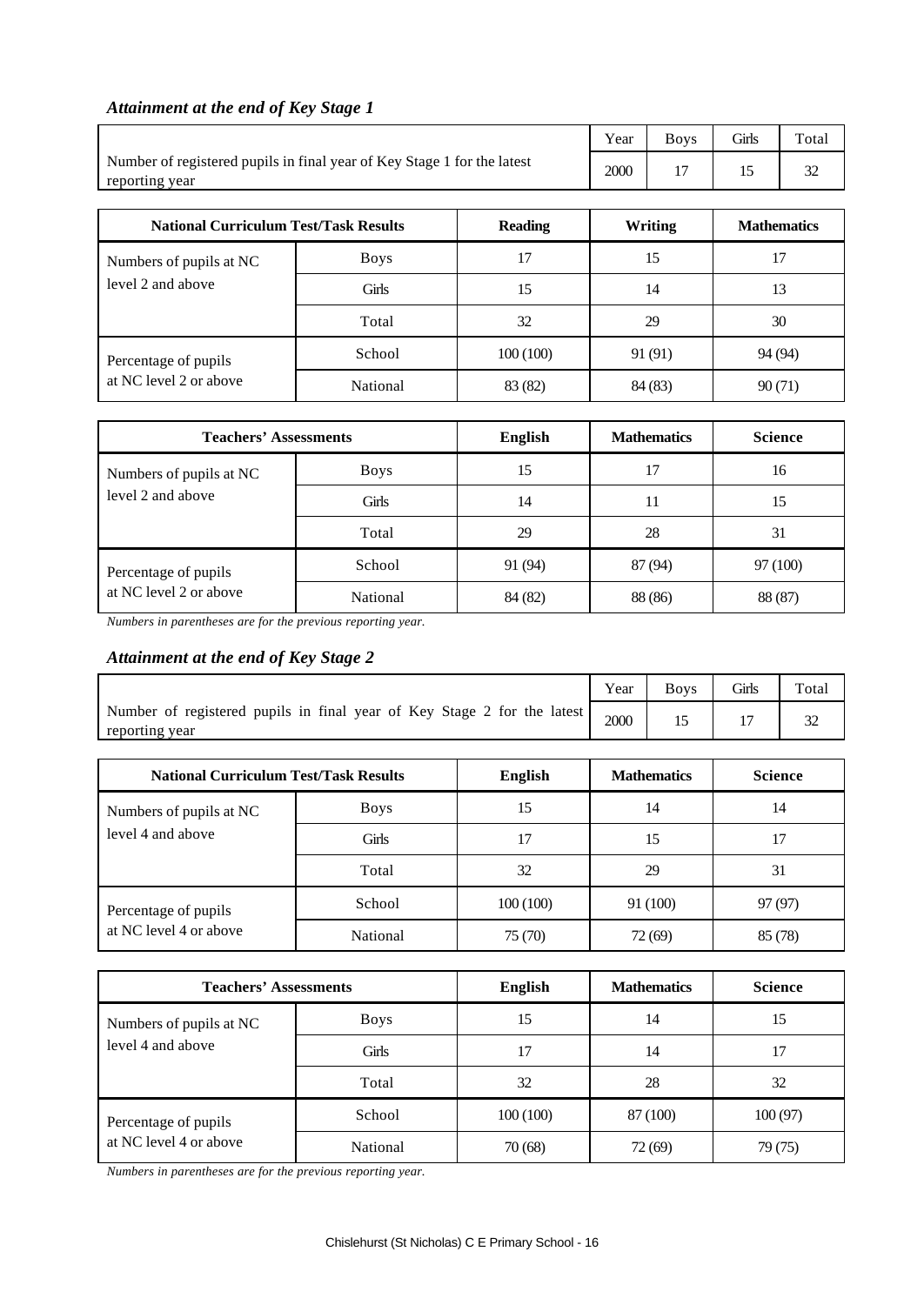# *Ethnic background of pupils*

|                            | No. of pupils |                                 | No. of pu |
|----------------------------|---------------|---------------------------------|-----------|
| Black – Caribbean heritage | 0             | Bangladeshi                     |           |
| Black – African heritage   |               | Chinese                         | $\theta$  |
| $Black - other$            | 0             | White                           |           |
| Indian                     | 0             | Any other minority ethnic group | 202       |
| Pakistani                  | 0             |                                 |           |

*This table refers to pupils of compulsory school age only.*

# *Exclusions in the last school year* 0



| No. of pupils |                                 | No. of pupils |
|---------------|---------------------------------|---------------|
|               | Bangladeshi                     |               |
|               | Chinese                         |               |
|               | White                           |               |
|               | Any other minority ethnic group | 202           |

# *Teachers and classes Financial information*

# Financial year 99-00 Total income 389,387 **Education support staff: YR – Y6** Total expenditure 382,448 Expenditure per pupil 1,731 Balance brought forward from previous year 41,159 Balance carried forward to next year 48,098

#### **Qualified teachers and classes: YR – Y6**

| Total number of qualified teachers (FTE) | 9.6  | Financial year | 99- |
|------------------------------------------|------|----------------|-----|
| Number of pupils per qualified teacher   | 21.4 |                |     |
| Average class size                       | 29.4 |                |     |

| Total number of education support staff |    |
|-----------------------------------------|----|
| Total aggregate hours worked per week   | 15 |